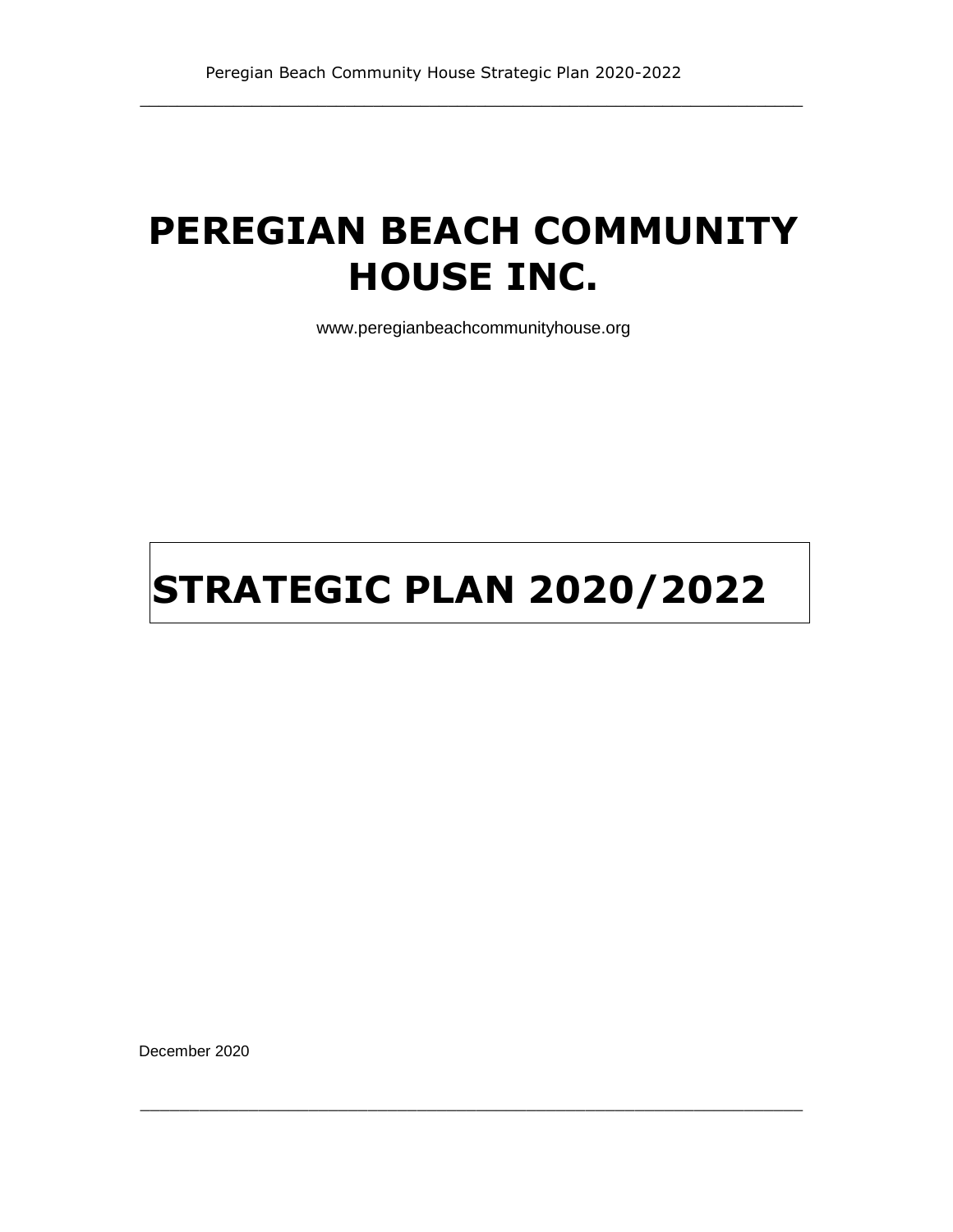The Peregian Beach Community House is a community focused facility. Situated on a prime location in Peregian Beach, the House offers a range of spaces for a variety of activities. A not-for-profit community-focused facility, the House provides an affordable venue for community groups to meet and for other community-oriented organisations to offer services to the local community. This includes a wide range of activities not previously offered to the local community including: health and wellbeing activities; support groups; community meetings and seminars; and exhibitions and displays.

\_\_\_\_\_\_\_\_\_\_\_\_\_\_\_\_\_\_\_\_\_\_\_\_\_\_\_\_\_\_\_\_\_\_\_\_\_\_\_\_\_\_\_\_\_\_\_\_\_\_\_\_\_\_\_\_\_\_\_\_\_\_\_\_\_\_\_\_\_\_\_

# **OUR MISSION**

To provide a venue and facilities as a gathering place for the community where individuals and groups can gain access to activities, services and information in a welcoming and inclusive atmosphere. To help meet the evolving needs of the Peregian Beach and Marcus Beach communities.

# **OUR VISION FOR 2020-2022**

# **"The Community Hub of Peregian Beach"**

- **•** A well-recognised hub promoting community partnerships with all local community groups and associations
- **•** Warm, welcoming, appealing community house that can be used for a wide variety of community- based activities
- **•** A place that provides opportunities for community members to meet, learn, train, exercise and socialise
- **•** A self-funded community facility that is not dependent on fund raising, primarily funded via continuous facility hiring, in conjunction with community grants and sponsorship
- **•** A management committee and members who advocate on behalf of the community regarding needy community infrastructure and services.

# **OUR VALUES**

- **•** Inclusiveness
- **•** Respect
- **•** Trust
- **•** Sharing
- **•** Transparency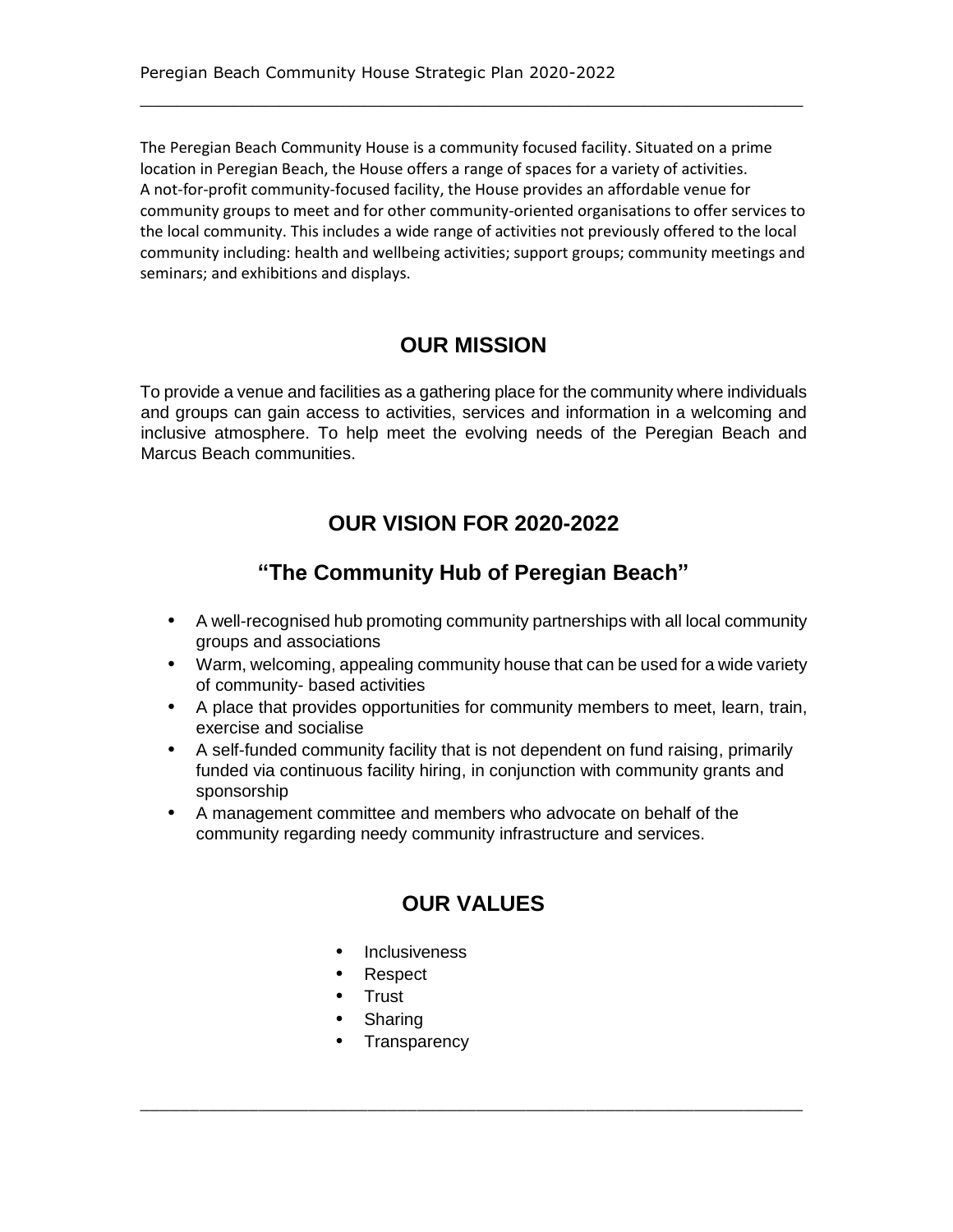\_\_\_\_\_\_\_\_\_\_\_\_\_\_\_\_\_\_\_\_\_\_\_\_\_\_\_\_\_\_\_\_\_\_\_\_\_\_\_\_\_\_\_\_\_\_\_\_\_\_\_\_\_\_\_\_\_\_\_\_\_\_\_\_\_\_\_\_\_\_\_

- 1. GOVERNANCE & MANAGEMENT
- 2. COMMUNICATION AND COMMUNITY AWARENESS
- 3. MEMBERSHIP DEVELOPMENT
- 4. COMMUNITY DEVELOPMENT
- 5. MARKETING AND SPONSORSHIP

# **KEY STAKEHOLDERS**

- Community members
- Community House members
- Community House hirers
- Local government Noosa Shire Council
- Peregian Beach / Marcus Beach community groups and associations
- Partners/ sponsors/ supporters
- Noosa Shire not-for-profit community associations

# **THE ISSUES WE FACE - SWOT ANALYSIS**

| <b>Strengths (Internal)</b>                 | <b>Weaknesses (Internal)</b>          |
|---------------------------------------------|---------------------------------------|
| Committee: Hard working, committed          | Small membership base detracting      |
| individuals with a passion for the Peregian | from financial support and volunteer  |
| Beach Community and with a range of         | assistance to the "House".            |
| skills matching those required to manage    | Lack of incentives for residents to   |
| PBCH effectively.                           | become financial members.             |
| Administrator: strong organisational and    | Small membership base not reflective  |
| administrative skills. Conversant with      | of the broader Peregian Beach /       |
| social media and media.                     | Marcus Beach community.               |
| A successful Facebook page with a strong    | Limited offerings owing to inadequate |
| following.                                  | space and lack of noise transfer      |
| Strong balance sheet; well-maintained       | inhibition.                           |
| financial regime.                           | PBCH web site dated; information      |
| Partial financial support from Noosa Shire  | often out of date. Web site not       |
| Council and community grants.               | inviting.                             |
| Ability to identify funding sources.        | Some policies and procedures out of   |
| Full time, long-term leasing of two         | date.                                 |
| Community House rooms which provides        | Lack of succession planning.          |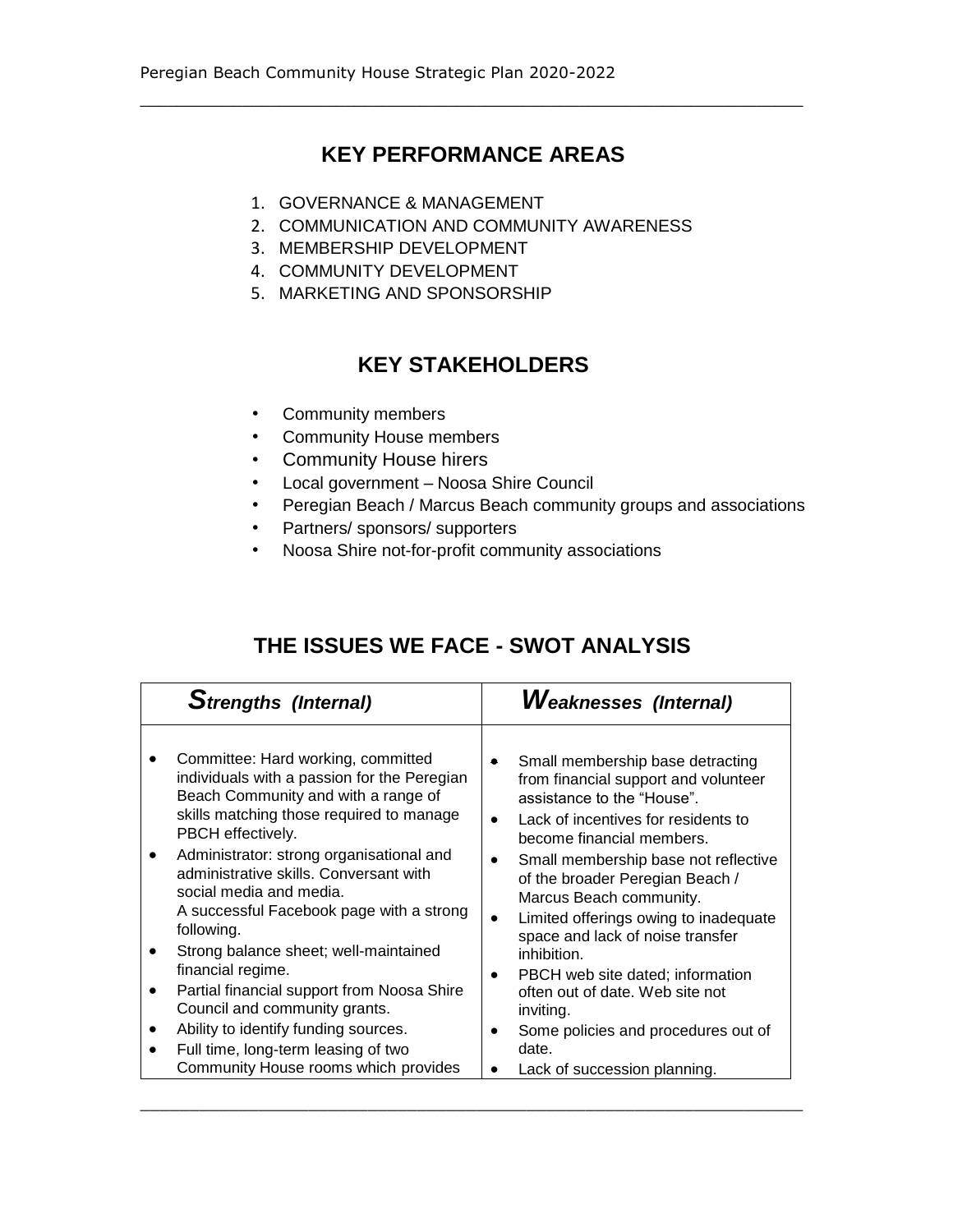| sufficient income to maintain the<br>Community House without the need for<br>constant fundraising.<br>Improving hiring rate of the available space<br>$\bullet$<br>to ensure a continuous income.<br>Working partnership with Noosa Council<br>project management to ensure continual<br>involvement and input to the Rufous Street<br>development.<br>Parking on site and close to the "village<br>hub".                                                                                                                                                                                                                                                                                                                                                                                                                                                                                      |                                                                                                                                                                                                                                                                                                                                                                                                                                                                                                                                                         |
|------------------------------------------------------------------------------------------------------------------------------------------------------------------------------------------------------------------------------------------------------------------------------------------------------------------------------------------------------------------------------------------------------------------------------------------------------------------------------------------------------------------------------------------------------------------------------------------------------------------------------------------------------------------------------------------------------------------------------------------------------------------------------------------------------------------------------------------------------------------------------------------------|---------------------------------------------------------------------------------------------------------------------------------------------------------------------------------------------------------------------------------------------------------------------------------------------------------------------------------------------------------------------------------------------------------------------------------------------------------------------------------------------------------------------------------------------------------|
| <b>Opportunities (External)</b>                                                                                                                                                                                                                                                                                                                                                                                                                                                                                                                                                                                                                                                                                                                                                                                                                                                                | Threats (External)                                                                                                                                                                                                                                                                                                                                                                                                                                                                                                                                      |
| Formation of community partnerships (<br>e.g. with Peregian Beach Tennis Club,<br>Veggie Village, Peregian Beach<br>Kindergarten, Peregian Beach Community<br>Association, Peregian Beach Business<br>Association, Marcus Beach Bushcare<br>Association, Noosa Community Biosphere<br>Association).<br>Partnership with Noosa Council to<br>promote, protect and enhance community<br>wellbeing.(Noosa Plan and Social<br>Strategy)<br>Expanded role for not-for-profit<br>organisations in the delivery of social<br>services.<br>Develop a working partnership with the<br>management of the IT Hub to identify and<br>explore any opportunities for the<br>Community House regarding the<br>provision/hiring of space for IT training<br>and any other activity.<br>Changes in community expectations and<br>demographics.<br>New Community House provides<br>opportunity to raise profile. | Limited funding opportunities<br>٠<br>Failure to secure Noosa Council<br>$\bullet$<br>funding<br>Failure to attract tenants / hirers.<br>$\bullet$<br>Declining relevance to the community<br>$\bullet$<br>Challenges from alternative<br>$\bullet$<br>community organisations<br>Delays to construction of new<br>$\bullet$<br>Community House.<br>Threats from competing venues<br>٠<br>Failure to meet legislative obligations.<br>$\bullet$<br>Failure to attract suitably qualified /<br>$\bullet$<br>experienced administrative support<br>staff. |

 $\_$  ,  $\_$  ,  $\_$  ,  $\_$  ,  $\_$  ,  $\_$  ,  $\_$  ,  $\_$  ,  $\_$  ,  $\_$  ,  $\_$  ,  $\_$  ,  $\_$  ,  $\_$  ,  $\_$  ,  $\_$  ,  $\_$  ,  $\_$  ,  $\_$ 

\_\_\_\_\_\_\_\_\_\_\_\_\_\_\_\_\_\_\_\_\_\_\_\_\_\_\_\_\_\_\_\_\_\_\_\_\_\_\_\_\_\_\_\_\_\_\_\_\_\_\_\_\_\_\_\_\_\_\_\_\_\_\_\_\_\_\_\_\_\_\_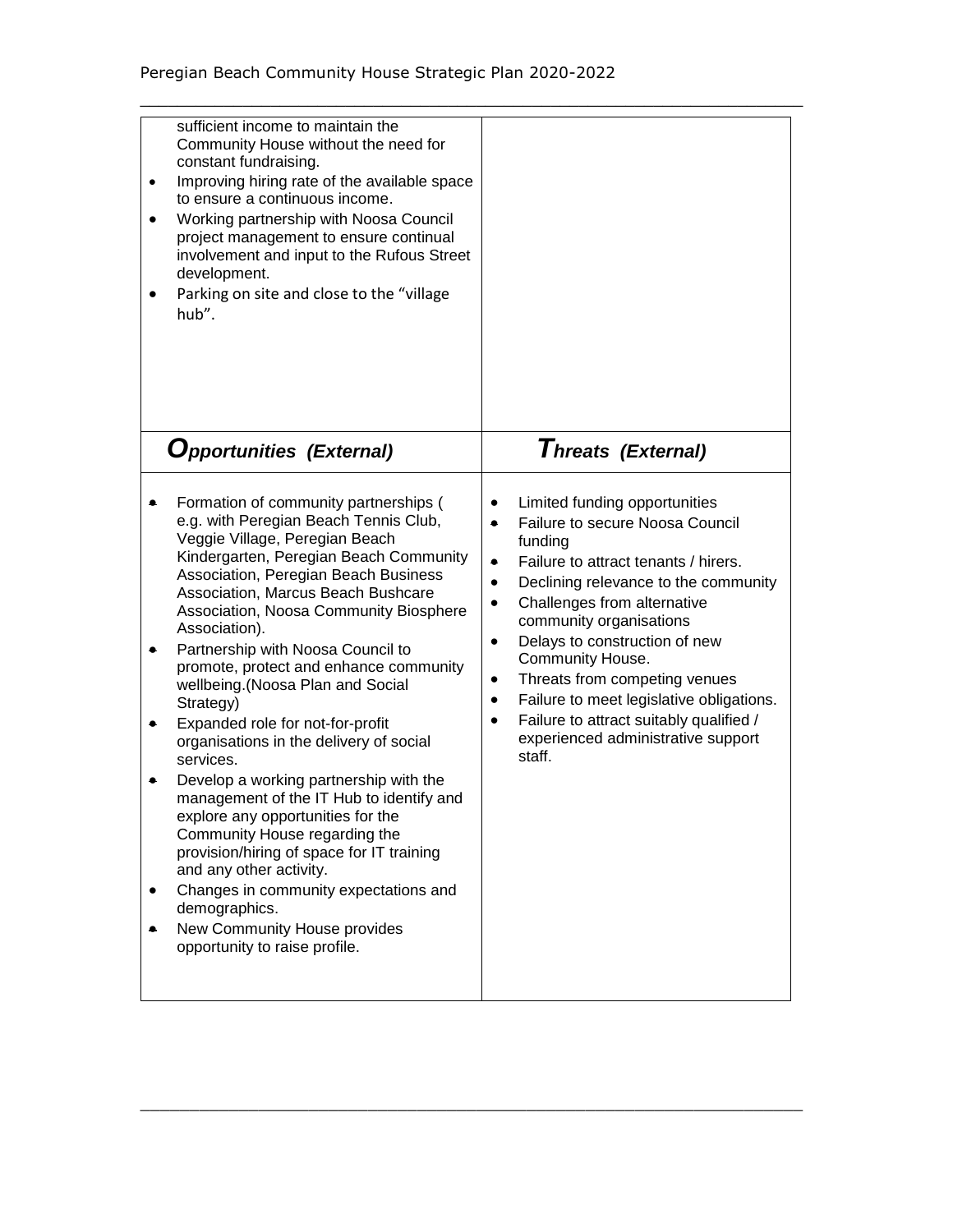## **GOVERNANCE AND MANAGEMENT**

#### **OBJECTIVES**

Peregian Beach Community House aims to:

• Maintain a strategic, professional approach in the delivery of its services and practices.

\_\_\_\_\_\_\_\_\_\_\_\_\_\_\_\_\_\_\_\_\_\_\_\_\_\_\_\_\_\_\_\_\_\_\_\_\_\_\_\_\_\_\_\_\_\_\_\_\_\_\_\_\_\_\_\_\_\_\_\_\_\_\_\_\_\_\_\_\_\_\_

- Engender a philosophy of management cohesiveness which recognises the unique contribution of volunteers, staff and local community support.
- Provide a transparent and accountable approach in its operations and financial management
- Operate within sound governance principles

## **OUTCOMES**

Peregian Beach Community House expects it would achieve the following long-term outcomes:

- The ongoing strategic and progressive growth of its operations.
- Positive relationships and partnerships are created with the organisation's internal and external stakeholders.

- Remain financially viable
- The organisation has adopted sound governance practices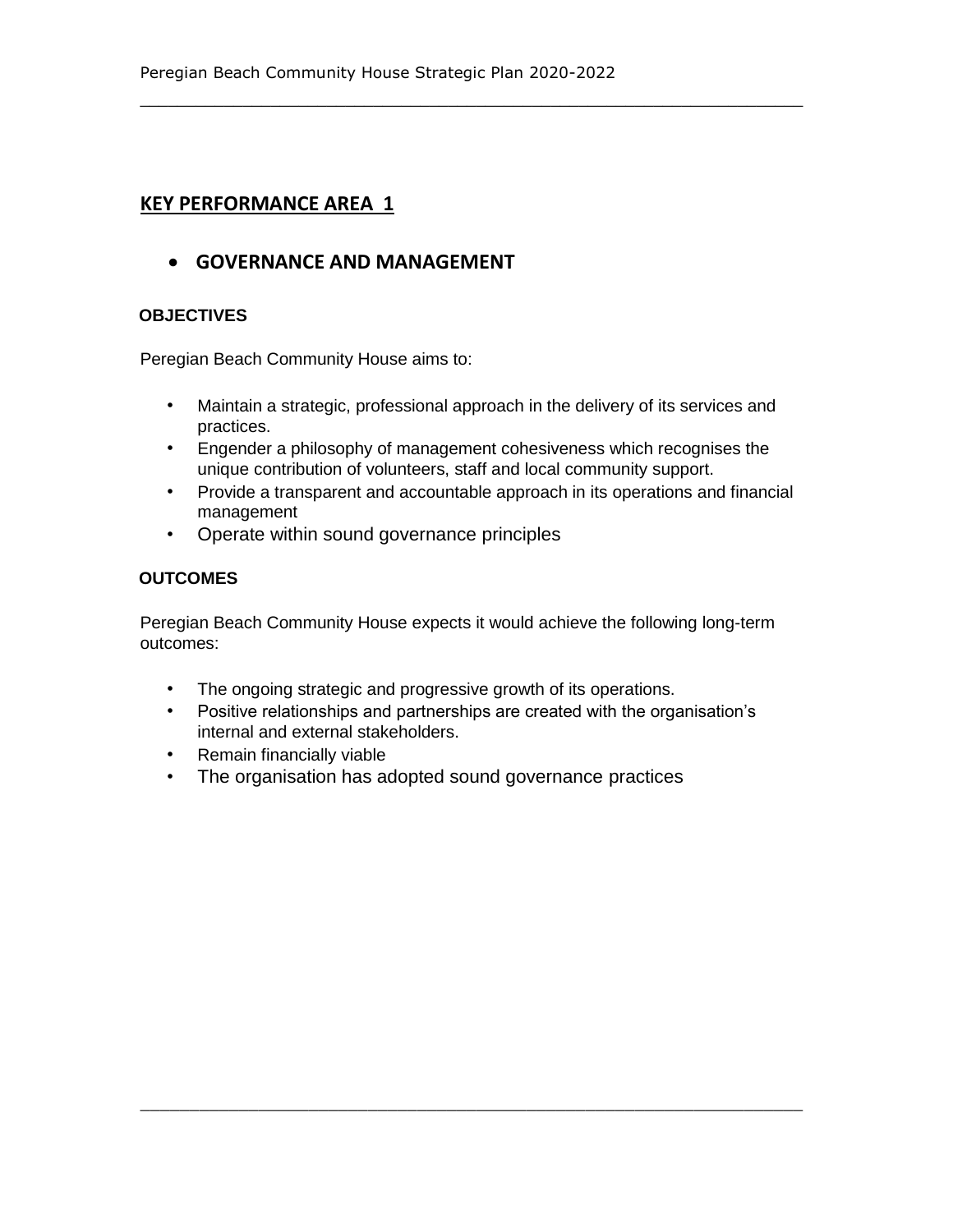| <b>KPA 1 - STRATEGIES</b>                                                                                     | <b>TIMEFRAMES</b> |
|---------------------------------------------------------------------------------------------------------------|-------------------|
| 1. Maintain and review organisational direction and priorities<br>through regular strategic planning process  | Annual            |
| 2. Revise position descriptions for key committee roles                                                       | Annual            |
| 3. Develop policies and procedures manual to<br>assist organisational operation                               | Ongoing           |
| 4. Develop and maintain organisational budget.                                                                | Ongoing           |
| 5. Provide appropriate risk management strategies e.g. insurances<br>relevant to the association's operations | Ongoing           |
| 6. Explore the use of excess funds to provide Community events                                                | Ongoing           |
| 7. Maintain a healthy balance sheet                                                                           |                   |
| 8. Develop, and encourage, succession planning                                                                |                   |

\_\_\_\_\_\_\_\_\_\_\_\_\_\_\_\_\_\_\_\_\_\_\_\_\_\_\_\_\_\_\_\_\_\_\_\_\_\_\_\_\_\_\_\_\_\_\_\_\_\_\_\_\_\_\_\_\_\_\_\_\_\_\_\_\_\_\_\_\_\_\_

# **KEY PERFORMANCE AREA 2**

# **COMMUNICATION AND COMMUNITY AWARENESS**

## **OBJECTIVES**

- To actively partner with local community groups to achieve community cohesiveness and awareness of the immediate area and its facilities
- To actively share resources and manpower with local community groups and associations
- To actively promote the objectives of the community house association and provide information for all community stakeholders.

## **OUTCOMES**

- Community House association activities are coordinated, and supported by community members and groups.
- Interest by potential users is expanded. The Community House has become more relevant to community needs.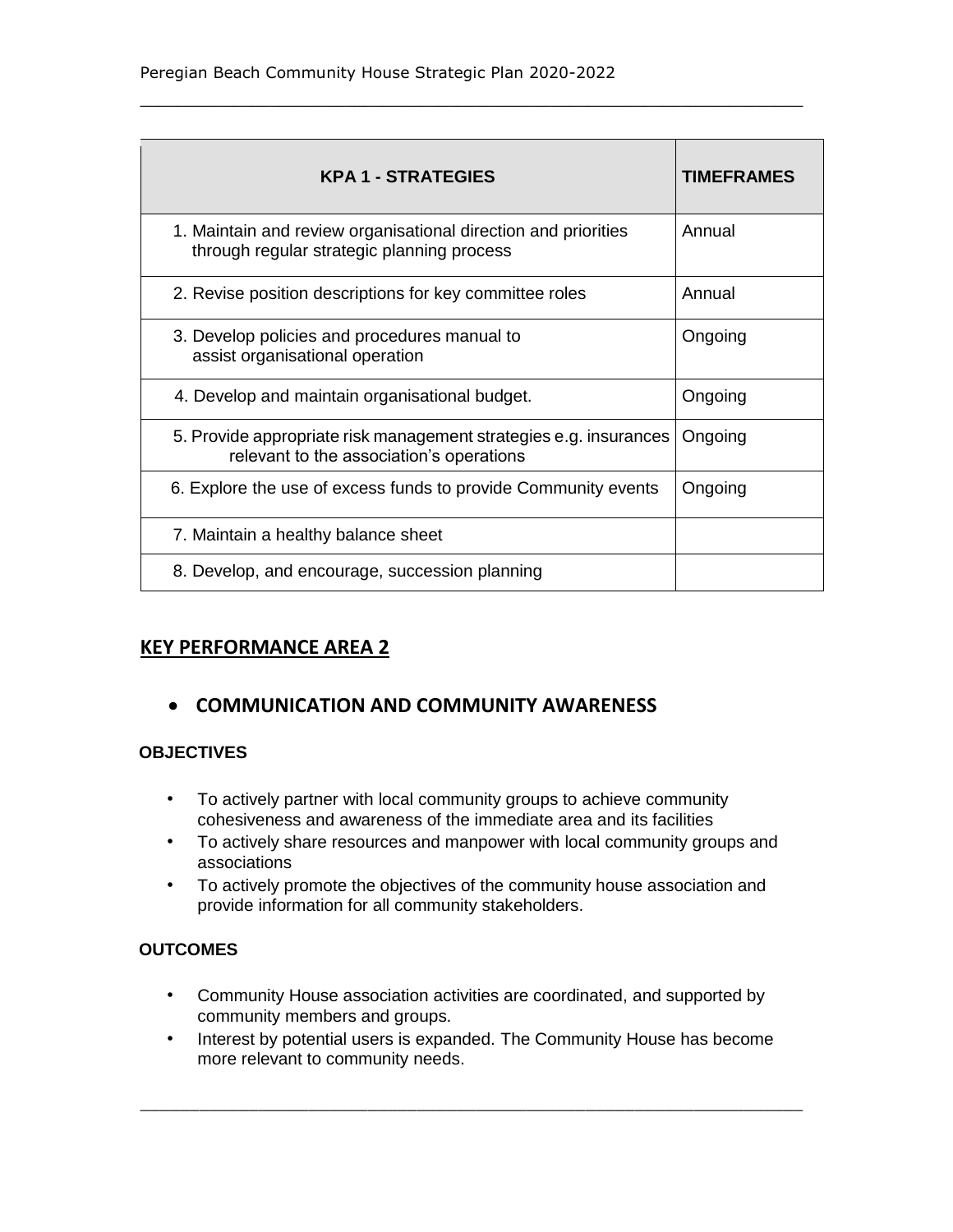• Community partnerships are enhanced through the development of integrated initiatives.

\_\_\_\_\_\_\_\_\_\_\_\_\_\_\_\_\_\_\_\_\_\_\_\_\_\_\_\_\_\_\_\_\_\_\_\_\_\_\_\_\_\_\_\_\_\_\_\_\_\_\_\_\_\_\_\_\_\_\_\_\_\_\_\_\_\_\_\_\_\_\_

| <b>KPA-2 STATEGIES</b>                                                                                                                                                                                                         | <b>TIMEFRAMES</b> |
|--------------------------------------------------------------------------------------------------------------------------------------------------------------------------------------------------------------------------------|-------------------|
| 1. Compile list of Peregian Beach and Marcus Beach<br>community associations and groups                                                                                                                                        | Update            |
| 2. Survey community groups to identify additional need for<br>services                                                                                                                                                         | Annual            |
| 3. Develop strong networks with other<br>community/community services organisations/business                                                                                                                                   | Ongoing           |
| 4. Create a suitable profile amongst community and<br>business groups                                                                                                                                                          | Ongoing           |
| 5. Participate in community/business ventures where<br>possible and appropriate. (e.g. IT Hub, SLSC)                                                                                                                           | Ongoing           |
| 6. Maintain ongoing and appropriate liaison with local<br>government authority and suitable stakeholders groups.<br>Advocate on behalf of the Community House<br>environment, members, hirers and followers as<br>appropriate. | Ongoing           |
| 7. Identify & develop aims objectives, projects, proposed<br>projects and community information services                                                                                                                       | Annual            |
| Submit regular media and social media releases to<br>8.<br>provide an update of project and associated activities                                                                                                              | As required       |
| 9. Identify and promote to suitable potential user groups                                                                                                                                                                      | Ongoing           |
| 10. Engage the involvement of young people in associated<br>facility and program projects                                                                                                                                      | Ongoing           |
| 11. Continue the social media updates (Facebook, WEB<br>site) to members and subscriber with include:<br>PBCH activities & development<br>PBCH news & developments<br>Local community group special announcements              | Ongoing           |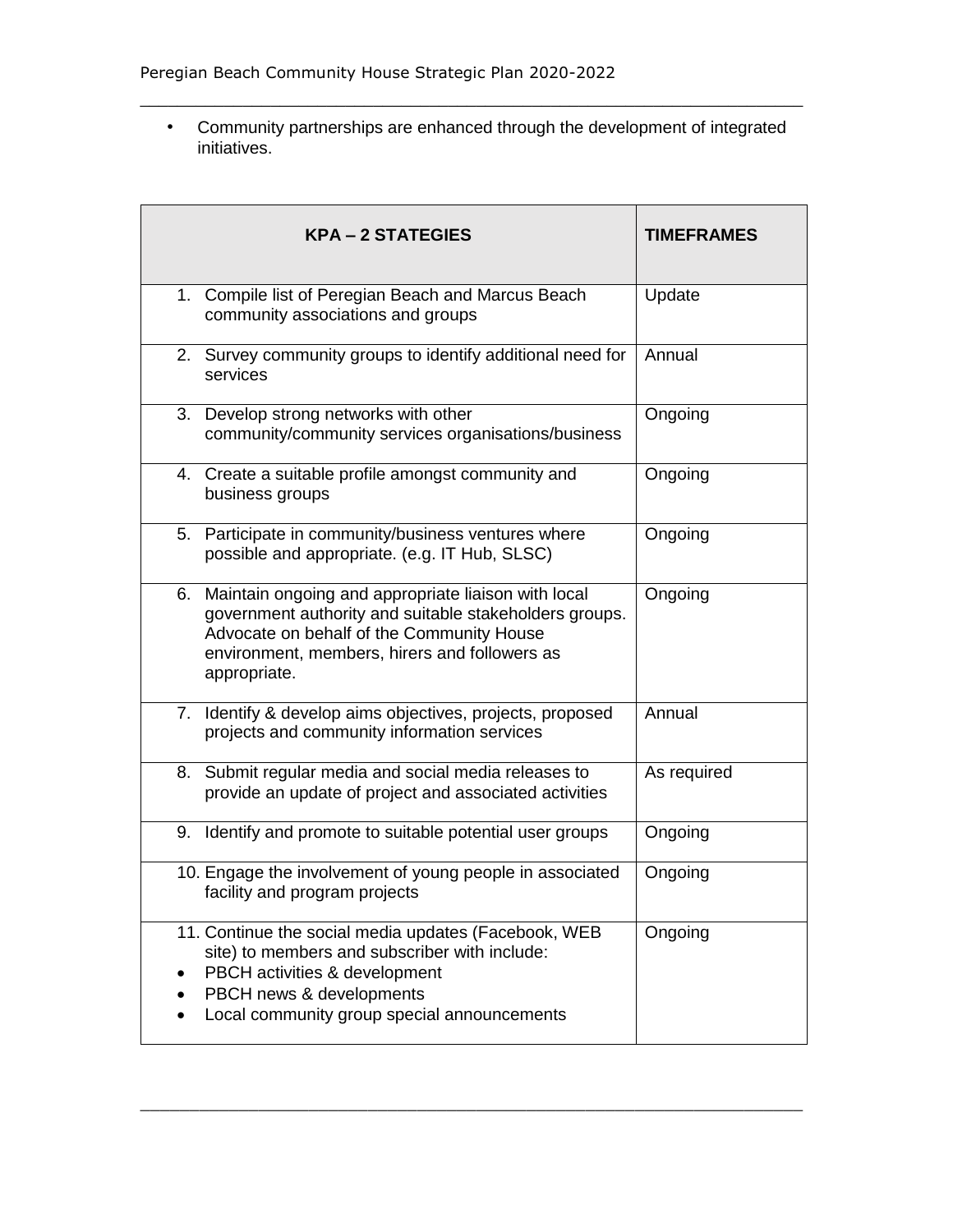## **MEMBERSHIP DEVELOPMENT**

## **OBJECTIVES**

• Deliver quality, well managed membership activities which will enhance and increase participation by Peregian Beach community members.

**\_\_\_\_\_\_\_\_\_\_\_\_\_\_\_\_\_\_\_\_\_\_\_\_\_\_\_\_\_\_\_\_\_\_\_\_\_\_\_\_\_\_\_\_\_\_\_\_\_\_\_\_\_\_\_\_\_\_\_\_\_\_\_\_\_\_\_\_\_\_\_** 

• Enhance the relevance of the Community House in the community.

## **OUTCOMES**

- Increased membership numbers and level of satisfaction in membership services.
- Community support for the development of the facility and associated services is increased through effective use of skills and abilities.
- The Community House will look inviting and appealing to new members and potential hirers.
- Community House facilities will attract new members and hirers.

| KPA 3 – MEMBERSHIP DEVELOPMENT STRATEGIES                                         | <b>TIMEFRAMES</b> |
|-----------------------------------------------------------------------------------|-------------------|
| 1. Identify and develop concepts of members benefit                               | Ongoing           |
| 2. Identify and record members skills through<br>memberships sign up forms        | Annual            |
| 3. Identify and introduce incentives for residents to<br>become financial members | Ongoing           |
| Develop a program of activities, regular activities for<br>4.<br>members.         | Ongoing           |

 $\_$  , and the set of the set of the set of the set of the set of the set of the set of the set of the set of the set of the set of the set of the set of the set of the set of the set of the set of the set of the set of th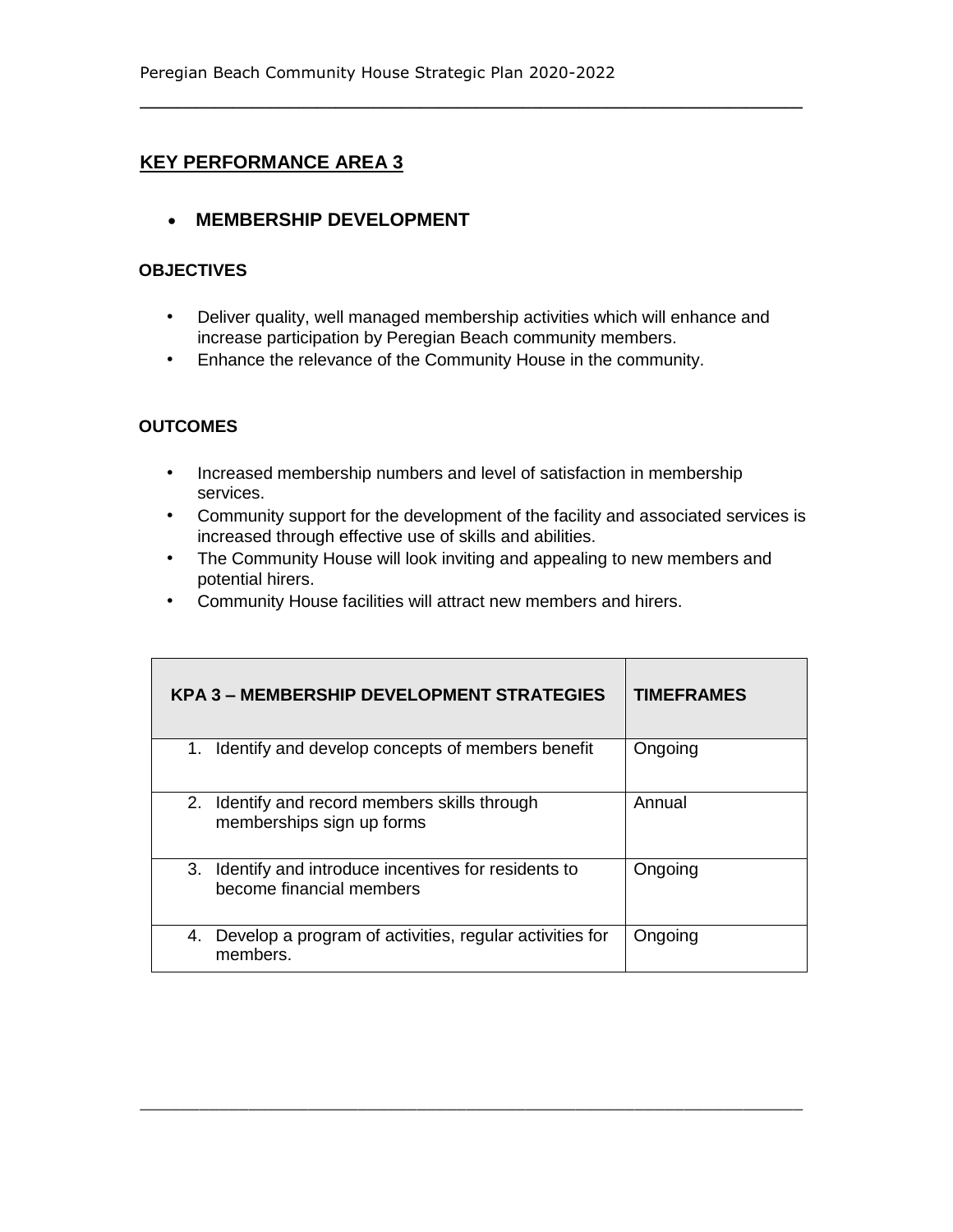**COMMUNITY DEVELOPMENT** 

## **OBJECTIVES**

- Actively partner with Noosa Council to assist in achieving community health and social well-being.
- Identify the needs of the local community to ensure community cohesiveness.

\_\_\_\_\_\_\_\_\_\_\_\_\_\_\_\_\_\_\_\_\_\_\_\_\_\_\_\_\_\_\_\_\_\_\_\_\_\_\_\_\_\_\_\_\_\_\_\_\_\_\_\_\_\_\_\_\_\_\_\_\_\_\_\_\_\_\_\_\_\_\_

• Support the needs of a changing community. Facilitate activities and services that meet the social needs of the community.

## **OUTCOME**

- The Community House will host an increased range of social services to the local community.
- Community House facilities will attract increased usage
- Residents will gain access to an increased range of activities and services
- The centre is identified as a community hub which supports a philosophy of community wellbeing and sense of place.
- The Community House has become more relevant to community needs.

| <b>KPA 4 - COMMUNITY DEVELOPMENT STRATEGIES</b>                                                    | <b>TIMEFRAMES</b> |
|----------------------------------------------------------------------------------------------------|-------------------|
| 1. Develop shared initiatives with Noosa Council                                                   |                   |
| 2. Survey community groups to identify additional need for<br>services                             |                   |
| 3. Maintain ongoing and appropriate liaison with Noosa Council<br>and relevant stakeholder groups. |                   |
| 4. Encourage the establishment of Noosa Council "shop front"<br>services at the Community House.   |                   |
| 5. Promote community understanding of community well-being<br>and quality of life.                 |                   |

 $\_$  , and the set of the set of the set of the set of the set of the set of the set of the set of the set of the set of the set of the set of the set of the set of the set of the set of the set of the set of the set of th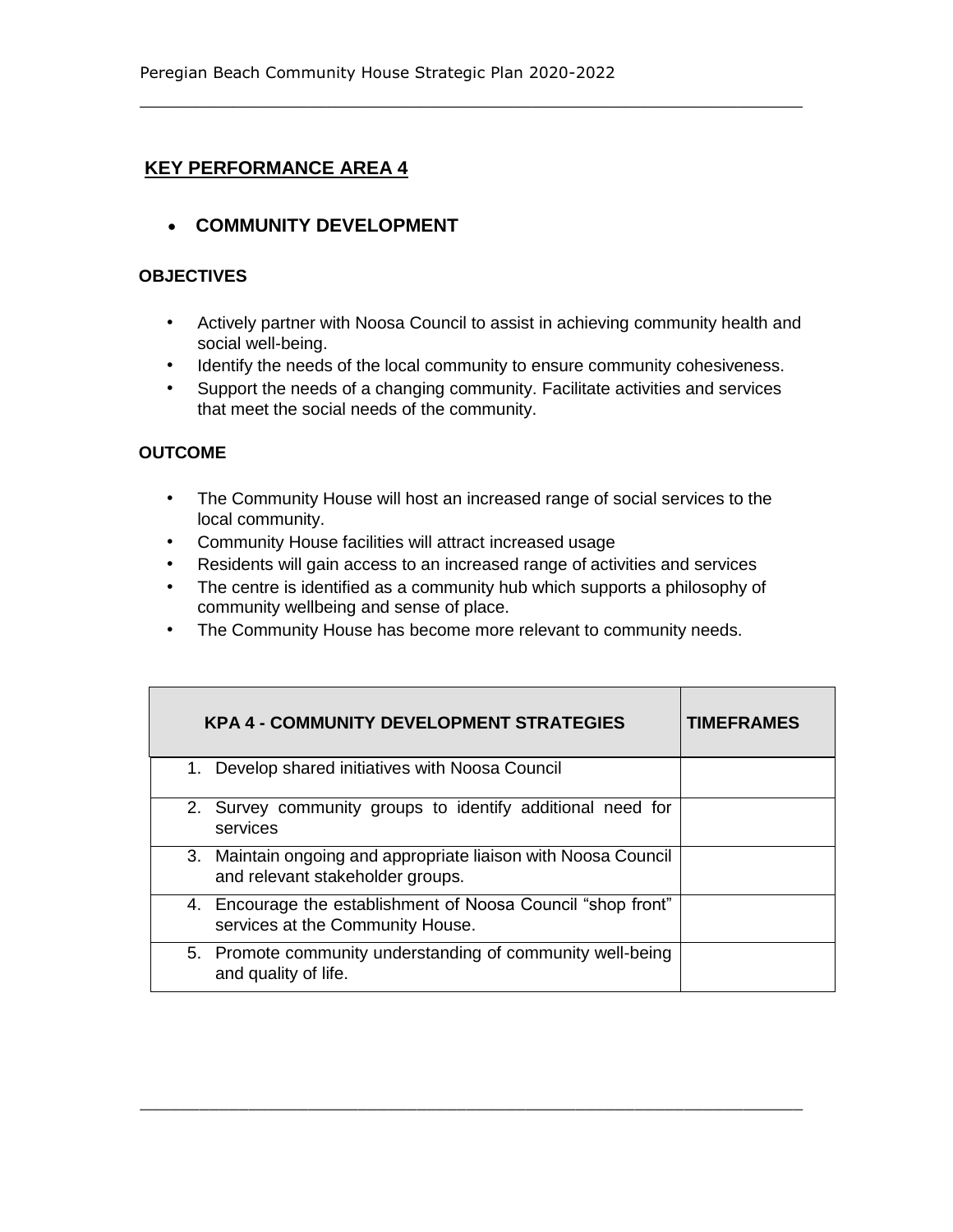**MARKETING & SPONSORSHIP** 

#### **OBJECTIVES**

• Build strong relationships and partnerships with key external and internal clients including local government, other community groups, sponsors and community members.

\_\_\_\_\_\_\_\_\_\_\_\_\_\_\_\_\_\_\_\_\_\_\_\_\_\_\_\_\_\_\_\_\_\_\_\_\_\_\_\_\_\_\_\_\_\_\_\_\_\_\_\_\_\_\_\_\_\_\_\_\_\_\_\_\_\_\_\_\_\_\_

• Develop a strategy for financial self- sufficiency.

## **OUTCOME**

- Regular and productive partnerships are formed and sustained with mutually beneficial outcomes achieved for both internal and external stakeholders.
- Profile of the Community House is raised throughout the local community.

| <b>KPA 5 - MARKETING &amp; SPONSORSHIP STRATEGIES</b>                                                               | <b>TIMEFRAMES</b> |
|---------------------------------------------------------------------------------------------------------------------|-------------------|
| 1. Review and update the community house<br>marketing strategy                                                      | Ongoing           |
| 2. Develop a marketing plan which is consistent with<br>marketing profile                                           | By end 2021       |
| 3. Maintain organisational website & social media to<br>promote and foster community partnerships                   | Ongoing           |
| 4. Identify community house sponsorship &<br>fundraising needs                                                      | annual            |
| 5. Seek appropriate funding opportunities which will<br>assist the development of facility and service<br>provision | Ongoing           |

 $\_$  , and the set of the set of the set of the set of the set of the set of the set of the set of the set of the set of the set of the set of the set of the set of the set of the set of the set of the set of the set of th